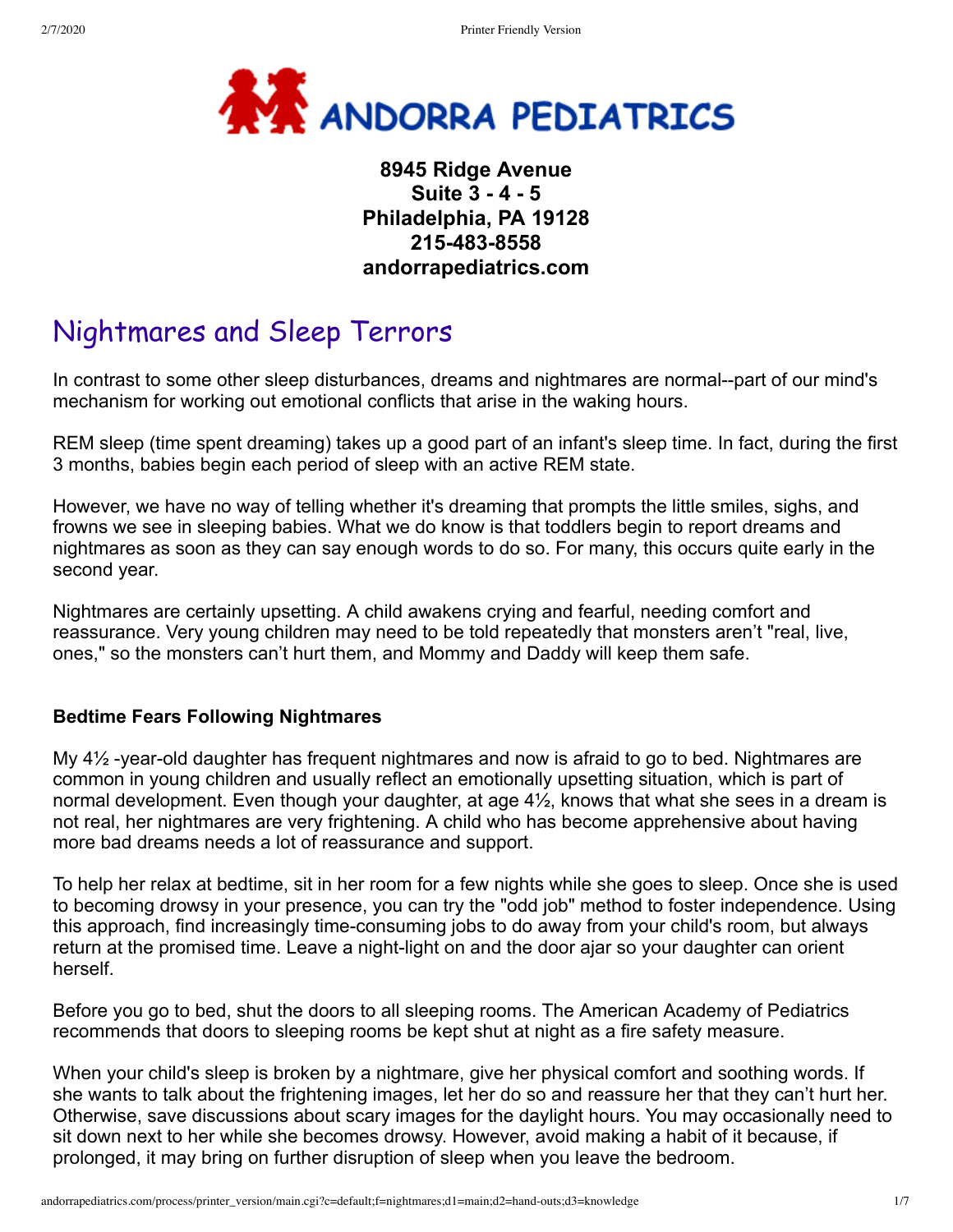# **Dreams Are Real Even If Monsters Are Not**

A child under age 2 has difficulty grasping the difference between dreams and real life. Comfort and cuddle a child who wakes crying from a scary dream, just as you would after any other frightening experience.

# **Why Children Have Nightmares**

What a child dreams about is influenced by three factors:

- 1. His/her level of emotional and physical development
- 2. The emotional conflicts the child is dealing with at his/her particular developmental stage
- 3. Daytime events that the child finds unusually threatening

Experts stress that nightmares are normal and must be kept in perspective. One authority on children's sleep sums up nightmares as follows:

- Although most nightmares do reflect ongoing emotional conflicts, in most cases neither the nightmares nor the conflicts are "abnormal."
- The normal emotional struggles associated with growing up are at times significant enough to lead to occasional nightmares.

## **Early Nightmares**

The concerns that resurface as nightmares, are generally the same ones that trigger nighttime fears and bedtime resistance. The earliest such concern is recurrent separation anxiety that may be triggered by any number of scary notions. Typically, worries can include fear of getting lost or being left at childcare, the arrival of a new baby, or a parent's temporary absence on a business trip.

A slightly older child in the midst of toilet training may be torn between the desire to please his parents and an inability to resist soiling. On the one hand, he fears a lack of control; on the other, he wants to assert his independence. Dreams at this age typically reflect the anxiety such stress produces, and threatening or humiliating monsters are part of the regular cast of characters.

A child between ages 3 and 6 years has to find ways to resolve many impulses involving aggression and sexuality. For example, a youngster feeling naturally jealous of an addition to the family may struggle with an urge to harm the new arrival.

At this age she may be pleased, but troubled by the pleasurable feelings she gets from touching her genitals. These conflicting feelings are frightening because the child worries that if her parents know about them, they will be angry and punish her.

The parents' role here is to let the child know that it is normal to have both pleasurable and negative feelings, but that there are limits to how we act on them. You need to help your child learn to control her impulses and behave in a socially acceptable manner.

## **School-Age Nightmares**

Nightmares occur less frequently after age 6 and before about 11, when most children have overcome their early conflicts and have yet to plunge into the turmoil of puberty. For the most part, youngsters of school age are adept at managing new challenges as they come along. However, troubling situations at school can emerge as nightmares.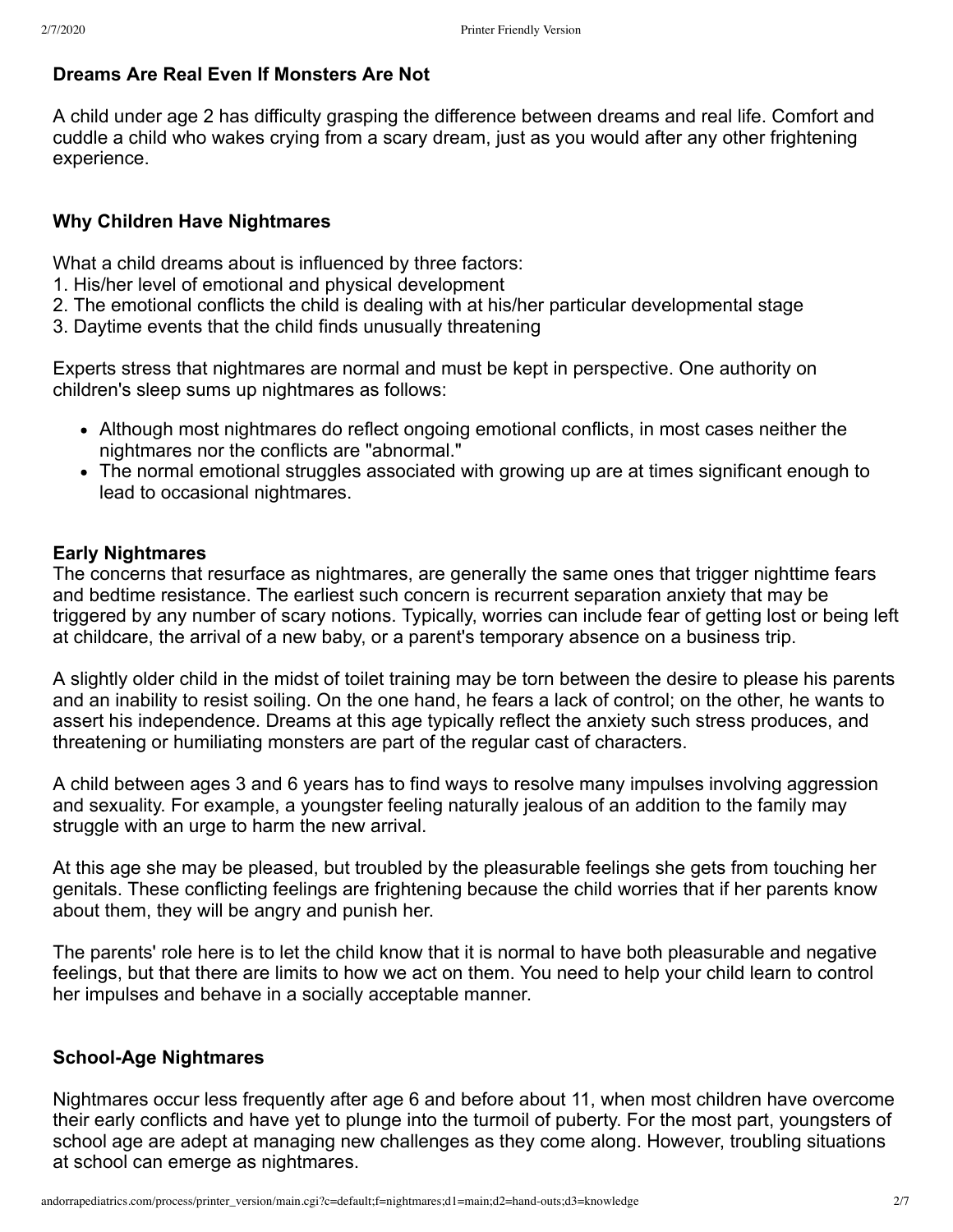Bullying, poor communication with teachers, cliquishness, and teasing provoked by lack of athletic or social skills may recur in the form of nightmares or night waking, with anxiety or depression.

If your child is sleeping either much less or much more than usual, often complains of vague symptoms such as headaches or stomachaches, finds excuses not to go to school, or expresses feelings of worthlessness, he may be experiencing problems in school.

#### **Adolescence**

Disturbing dreams may be more frequent with the onrush of anxieties and insecurities at adolescence. If your teenager tells you she is having nightmares, there may be something else she wants to talk about. Try to pick up on the cues she drops but avoid probing so deeply that you risk cutting off communications.

#### **Toilet Training Should Not Be A Nightmare**

Toilet training can be a frustrating experience for a child and his parents. Some children may have more nightmares during toilet training. Reducing the pressure and frustration by backing off, will be the best thing you could do to help your child.

## **Limit Your Child's Exposure To Scary Images**

Monitor the videos, movies, and TV programs your child watches, including news broadcasts. Although your child may "enjoy" such shows in the daytime, the images can bring on anxiety and nightmares later on, when he has time to reflect on them.

#### **Dealing With Nightmares**

Sleep researchers have developed methods that may help children to reprogram scary dreams. Children who had frequent nightmares were instructed to close their eyes while awake and remember their nightmares, and to consciously change the course of the nightmare from a frightening ending to a happy one.

After only a few sessions of reprogramming, the children's nightmares began to follow the pleasant scenarios they had rehearsed during the daytime sessions. This technique may be worth trying for a child who often has upsetting dreams.

## **Partial Sleep Arousals: Sleepwalking, Sleeptalking, Sleep Terrors**

Sleep experts agree that sleep terrors, sleepwalking, and other forms of partial sleep arousal in children up to age 6 are almost never signs that something is seriously wrong. However, when such episodes appear for the first time in an older child or occur with unusual intensity, they may be tied to underlying emotional issues and should not be ignored.

#### **Sleep Terrors**

Sleep terrors (also called night terrors) occur in 1%-3% of all children aged 5-15 years. They may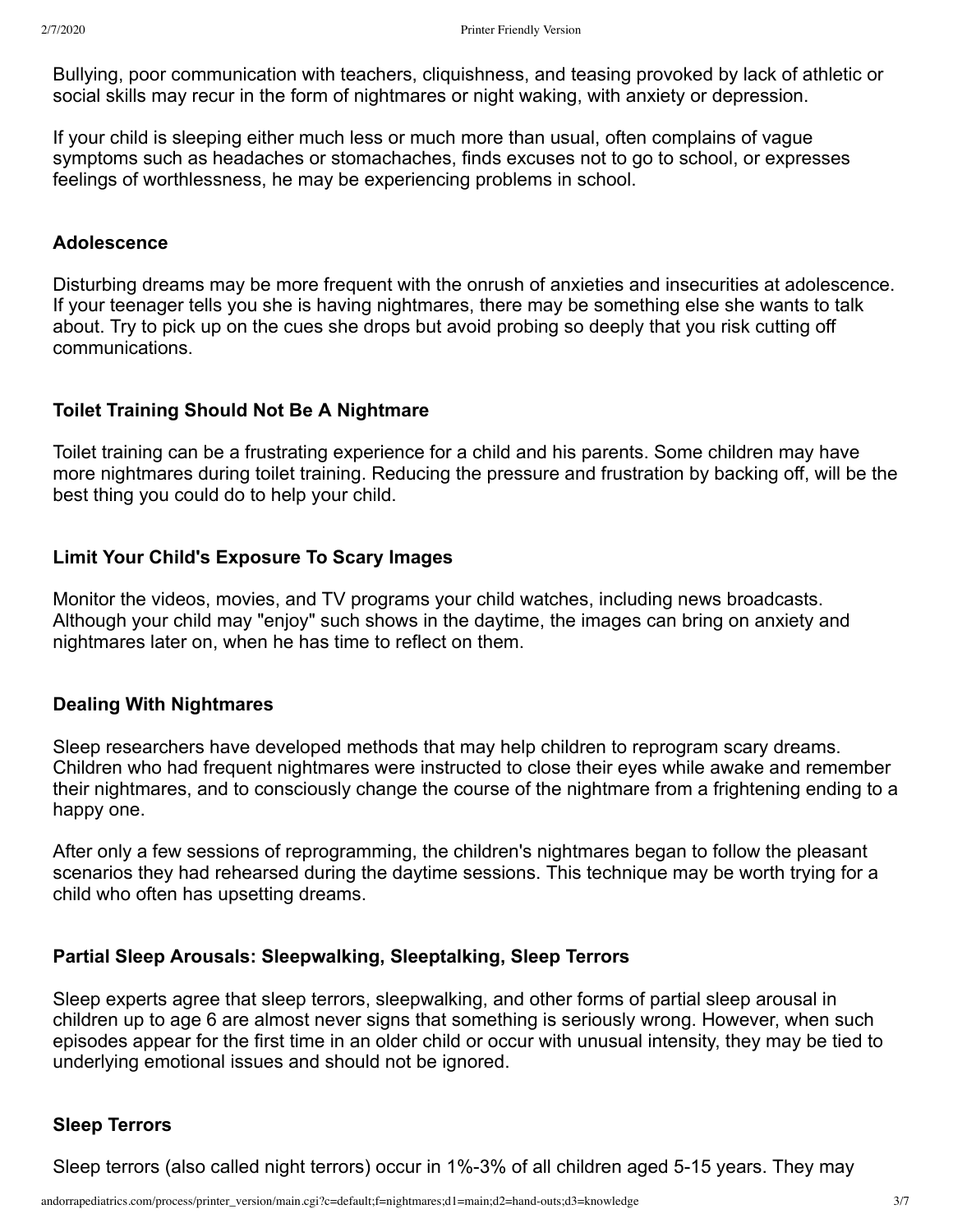occur in toddlers, but if an episode occurs before age 1 year, the baby should be examined by a pediatrician.

During a sleep terror, the child cries or screams and thrashes around the bed. Her eyes are usually wide open and her facial expression is strange. One reason that parents find such partial arousals upsetting is that their child looks and acts so differently from her usual self. Her heart is racing and she may be drenched in sweat.

The parents' natural urge is to pick the child up and wake her out of what seems to be a bad dream. However, a child in the midst of a sleep terror does not calm down when her parents intervene. Even though she may have called out their names, she probably will not respond to their touch and will become even more agitated when they try to arouse her.

Sleep terrors are much worse for the parents than for the child. Even though a child may scream in apparent fear or call out, "No, no!" or "I can't!" she may not be having a nightmare and will certainly not remember anything on waking. Sleep terrors start 30-90 minutes after a child goes to sleep. Episodes of sleep terrors last, on average, between 5 and 30 minutes and may recur several times a night. After an episode is over, the child will probably calm down-if she has awoken-and fall back to sleep.

If you are able to awaken your child from a sleep terror, your own nervousness may upset her and prevent her from settling back to sleep. Questioned closely, she may make up a nightmarish dream to satisfy you and end up by believing it herself.

Finally, when a somewhat older child awakens suddenly with a pounding heart and other sensations she associates with fear, she may falsely "remember" a dream to explain the feelings to herself. Try to stay calm and do not try to awaken your child in the grip of sleep terrors. Simply allow the episode to run its course.

Some children have sleep terrors repeatedly, whereas others have only a single episode. Even recurrent sleep terrors disappear naturally, without treatment, as the child matures. In rare cases, a child older than five years who has very frequent sleep terrors, may develop a fear of going to sleep.

## **Suggestions For Dealing With Sleep Terrors**

- Wake child about 30 minutes after falling asleep, then tell the child to go back to sleep. This breaks up that first deepest sleep and tends to end the bout. Do that every night for up to a week and this may help to end this bout of sleep terrors. Repeat this with each bout of sleep terrors.
- Gently hug or stroke your child without waking her, if she will tolerate the contact.
- Do not shake the child, question her, or try to offer comfort except for a cuddle and a whispered, "I'm here."
- Keep the lights dim and speak quietly.
- Wait out the episode and stay with your child until she has calmed down and is settling for sleep.
- Some children have sleep terrors when they are overtired. Putting your child to bed about half an hour earlier may help prevent sleep terrors.
- Safety proof your child's room to prevent injury in case your child sleepwalks during a night terror.
- Before you go to bed, shut the doors to all sleeping rooms. The American Academy of Pediatrics recommends that doors to sleeping rooms be kept shut at night as a fire safety measure.

## **How Partial Sleep Arousals Occur**

After children fall asleep, they rapidly pass into Stage IV non-REM sleep, the deepest form of non-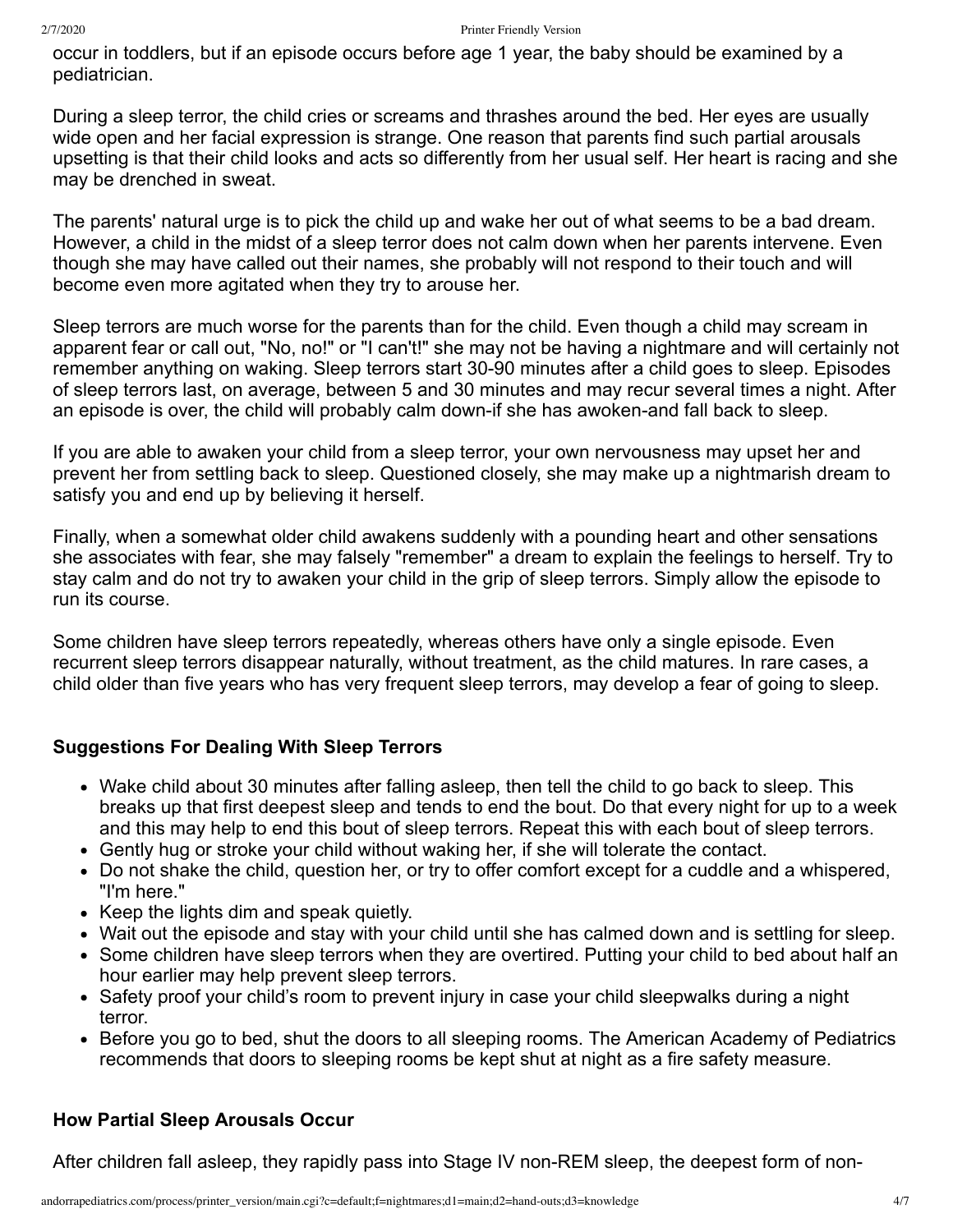dreaming sleep. This phase, called the first sleep cycle, lasts from 60 to 90 minutes.

The next cycle involves lighter sleep and possibly a brief arousal, and then terminates with a rapid return to Stage IV non-REM.

Once these two initial cycles are over, youngsters spend the rest of the night switching back and forth between lighter stages of non-REM sleep and REM (active dreaming) periods, which tend to become longer with more intense dreaming toward morning.

Although children in non-REM sleep may appear to be battling monsters or trying to escape from tight situations, they are not having dreams they will remember. Sleep experts believe that during non-REM sleep and in the transition from one sleep cycle to another, the body's deep sleep and waking systems are both active at the same time.

In this state, sleepers are said to be in a state of partial sleep arousal. Children may talk, move, and walk at these times. They may sit up, look around, and appear frightened and upset, but they do not communicate in any meaningful way.

Although a child may look as if he is awake, he is still sleeping; he cannot perform actions that involve higher brain functions, such as reading or working on a puzzle. A child in this state does not record events in his memory.

By contrast, during REM sleep, the body is virtually paralyzed--the dreamer cannot sit up, move, walk, or talk-but the mind is actively involved in dreaming. The dreams we remember are those that occur during this state.

## **Sleepwalking**

Sleepwalking, like sleep terrors and sleeptalking, occurs when a child wakes incompletely out of nondreaming sleep. About 15 out of every 100 children between ages 6 and 16 walk in their sleep from time to time. It can be alarming for parents to see their child wandering about, apparently awake, but unresponsive.

However, for children who begin sleepwalking before age 10 and stop by about 15, sleepwalking is not associated with problems of behavior or personality. Although sleepwalking is not necessarily a symptom of emotional stress, many sleepwalkers tend to make their rounds more often when they are feeling stressed, such as at school exam time.

Children usually begin their nighttime rambles within 2 to 3 hours after falling asleep. The child's walking is usually aimless, although a sleepwalker may also perform other actions such as dressing, opening doors and drawers, and raiding the refrigerator. An episode may last as long as half an hour.

There is no need to rouse a sleepwalker. In fact, if you try to do so, your child will be disoriented and, as with sleep terrors, may become distressed on waking. Gently guide her back to bed. She will wake up in the morning with no memory of the event.

## **Sleeptalking**

In contrast to sleepwalking and sleep terrors, many children and adults talk, laugh, and cry out in their sleep. Talking in one's sleep is normal and not considered a sleep problem.

As with sleepwalking, children do not talk during the active-dreaming REM-sleep periods. Instead,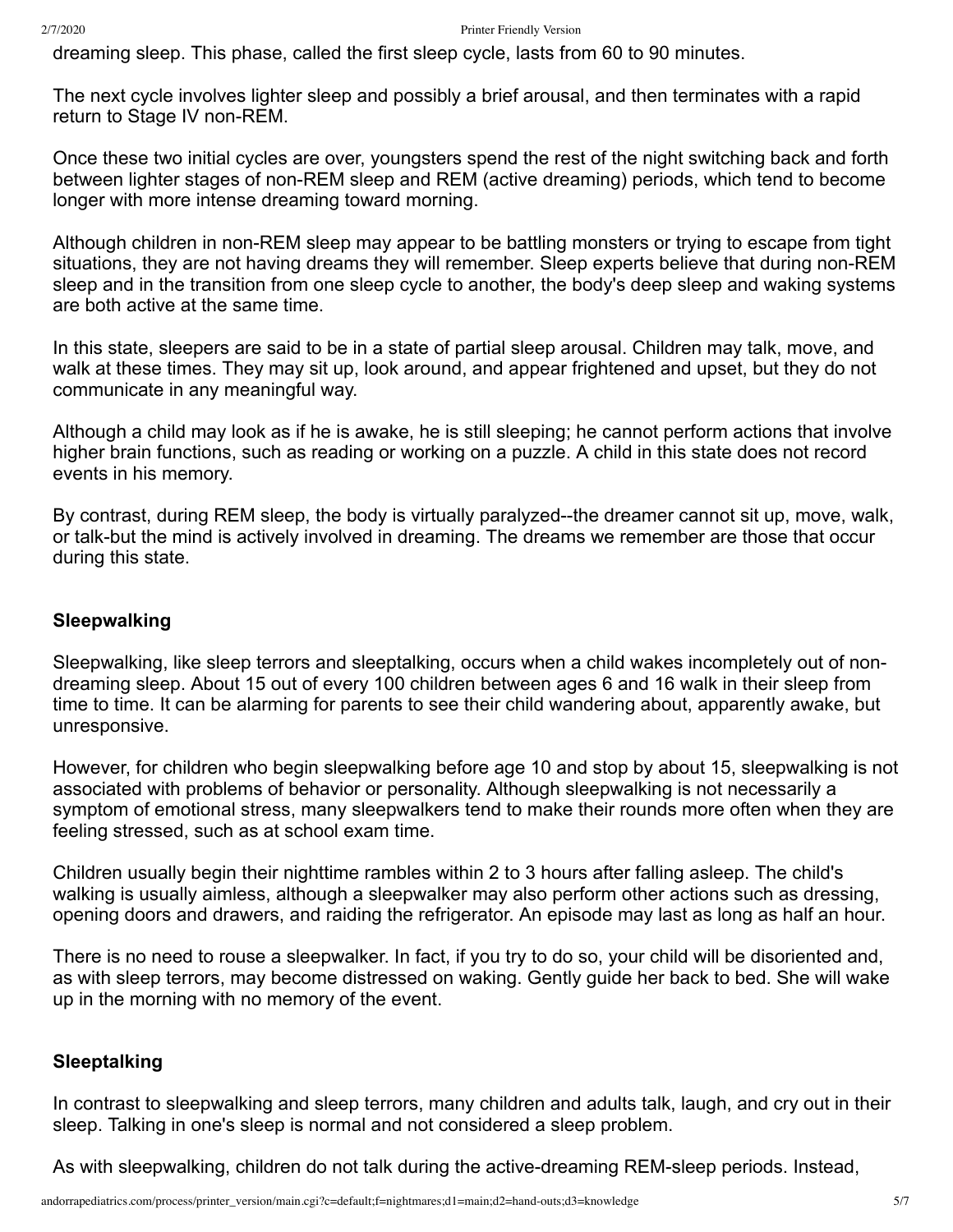sleeptalking occurs while crossing over between non-REM and REM sleep periods.

Although a sleeptalker may appear to respond to questions, he is not aware and should not be held accountable for anything he says. A sleeptalker retains no memory of the event and it is pointless to question him the next morning, even though you may be under the impression you shared a conversation with him.

## **When To Seek Help**

An occasional bad dream is nothing to worry about. However, if your child frequently wakes at night with nightmares or at other times seems unduly emotional-tearful, timid, clingy, bad-tempered, impulsive, and hard to control-talk with your pediatrician.

If a young child is having nightmares because there is conflict between the parents, counseling for the whole family may be helpful.

## **Nightmare vs. Sleep Terror**

|                                          | <b>Nightmare</b>                                                                      | <b>Sleep Terror</b>                                                                        |
|------------------------------------------|---------------------------------------------------------------------------------------|--------------------------------------------------------------------------------------------|
| What is it?                              | A frightening dream<br>occurring during REM<br>sleep                                  | Partial arousal from<br>very deep, non-REM<br>(non-dreaming) sleep                         |
| How do you<br>know it's<br>happening?    | Afterward, your child<br>wakes up and tells you                                       | During a sleep terror<br>your child screams and<br>moves about                             |
| When does<br>it happen?                  | In the latter part of the<br>night, when dreams<br>are most intense                   | Usually between 1 and<br>4 hours after falling<br>asleep                                   |
| Child's<br>appearance<br>and<br>behavior | Crying and fearful                                                                    | Screaming, talking,<br>thrashing about;<br>sweating, heart racing;<br>frightened           |
| Awareness                                | On waking, child is<br>aware of surroundings<br>and reassured by<br>parent's presence | Child does not fully<br>awaken; may become<br>more agitated if parents<br>try to rouse him |
| Return to<br>sleep                       | May have trouble<br>falling asleep because<br>of fear of nightmare<br>images          | Usually calms down<br>and settles back to<br>sleep without becoming<br>fully awake         |
| Memory                                   | Remembers dream<br>and may relate it                                                  | Has no memory of<br>behavior or of a dream                                                 |

*Chart adapted from "Solve Your Child's Sleep Problems" by Richard Ferber, M.D.*

*Borrowed from "Guide To Your Child's Sleep" American Academy of Pediatrics*